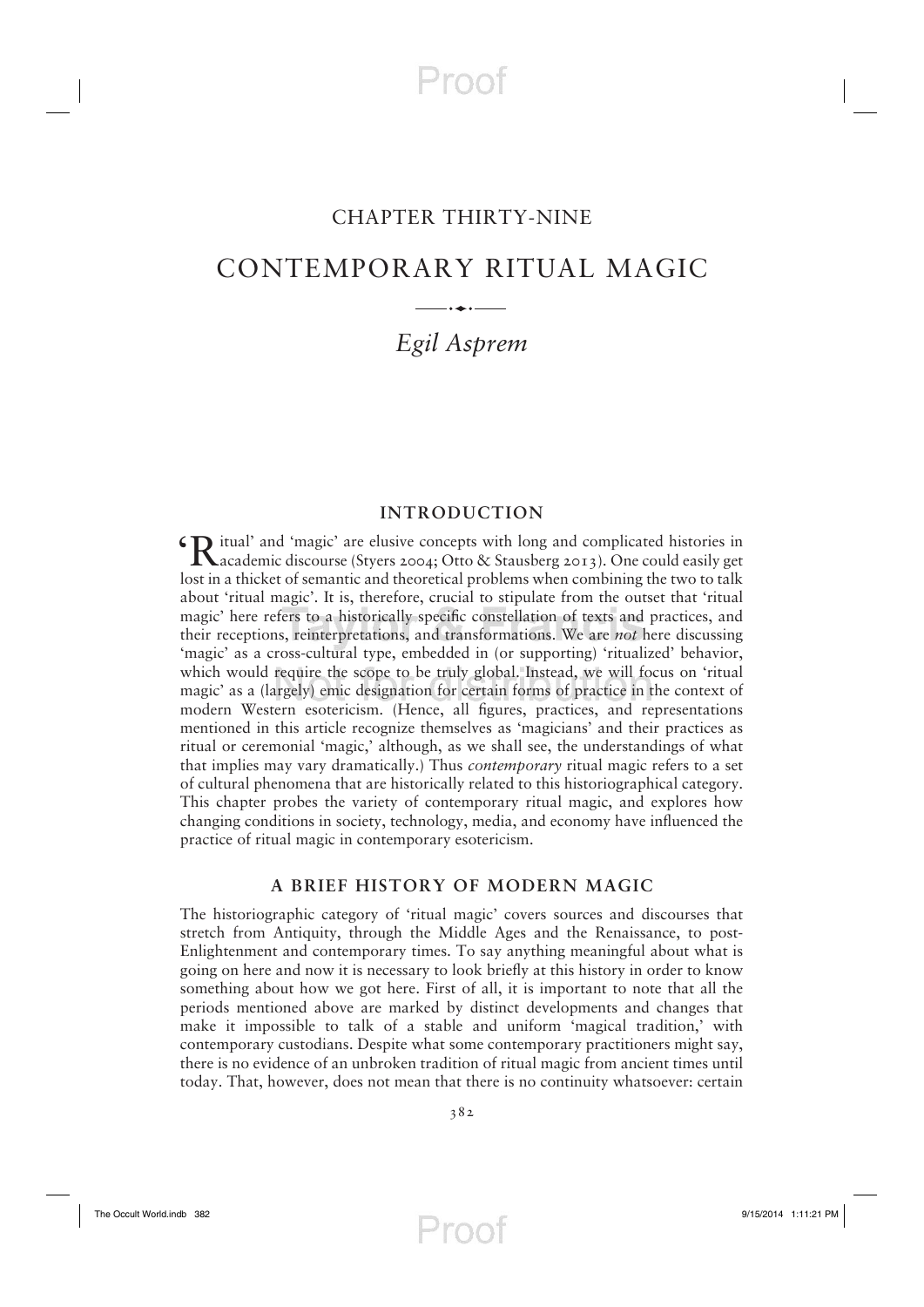#### *–* chapter 39: *Contemporary Ritual Magic –*

sources and ritual liturgies have indeed inspired similar practice throughout the past two millennia. But we must be clear about what we are dealing with: namely, a number of different sets of ritual practices, codified in ritual texts and liturgies authored in different centuries and cultural contexts, that have been subject to loss, rediscovery, reinterpretation, innovations, and abridgements, and which have furthermore inspired and spawned new literature as centuries have passed. Ancient sources such as the Greek magical papyri and the 'technical' Hermetica are thus not only sources for ritual magical practice in antiquity, but have also been of great inspiration for *new* ritual practice in later centuries. The same can be said for the philosophical and theological discourse on the magical practices of 'theurgy' and 'goetia,' associated with neoplatonic thinkers such as Porphyry and Iamblichus; these writers not only kept a ritual-magical discourse alive in late antiquity, but also inspired later interpretations of magic. They provided elements for new intellectual frameworks of understanding magic in the Renaissance, through figures such as Marsilio Ficino, Pico della Mirandola, and Henry Cornelius Agrippa. For each new context, however, such sources are subject to entirely new interpretations. Thus the renaissance scholars mentioned above could draw not only on the *Hermetica* and Iamblichus, but a broad variety of folk magical practices as well as 'orthodox' Christian sources – a framework that was obviously missing in earlier 'pagan' sources. Meanwhile, another set of ritual texts took shape through the middle ages with the tradition of grimoires, or magical books (Davis, 2010). These books, including famous liturgies such as the *Key of Solomon*, the *Lemegeton* or 'Lesser Key of Solomon,' the *Ars Almadel*, and the *Heptameron*, continued to be copied and adapted throughout the early modern period, and constitute an influential set of sources for ritual magic.

These sources were, however, dispersed, and tended to differ widely in their practices, goals, and theological claims. The gradual reception and interpretation of older sources of ritual magic in the context of nineteenth-century occultism is of supreme importance for understanding the dynamic of contemporary ritual magic. In the wake of the Enlightenment we find a synthesis of 'modern ritual magic.' To a large extent, this synthesis bases itself on early-modern works such as Agrippa's *De occulta philosophia*, and the rediscovered grimoires, while also drawing significantly on the Christian cabala of Knorr von Rosenroth's *Kabbalah Denudata*, and the mythology of Rosicrucianism, Templars, and secret societies. All of this is, furthermore, supplied with new frameworks for *explaining* magic, increasingly in terms of 'sciency' discourses such as Mesmerism, electromagnetism, and ether physics, along with 'Romantic' theories of the unconscious mind and the 'night-side of nature'. In a sense, Doctor Faustus meets Doctor Frankenstein, and the result is a modern synthesis of magic understood as a practice in-between science and religion, equal parts 'technology' and 'ritual.'

The main figures and groups involved with the creation of modern ritual magic are all discussed elsewhere in the present volume. They include people such as Éliphas Lévi, Pascual Beverly Randolph, Samuel Liddell Mathers, William Wynn Westcott, and Arthur Edward Waite, and organizations such as the Hermetic Brotherhood of Luxor and the Hermetic Order of the Golden Dawn. It was with their contributions, roughly spanning the period 1850–1900, that the *groundwork* of modern ritual magic was created. The next fifty-year period saw further developments, in the form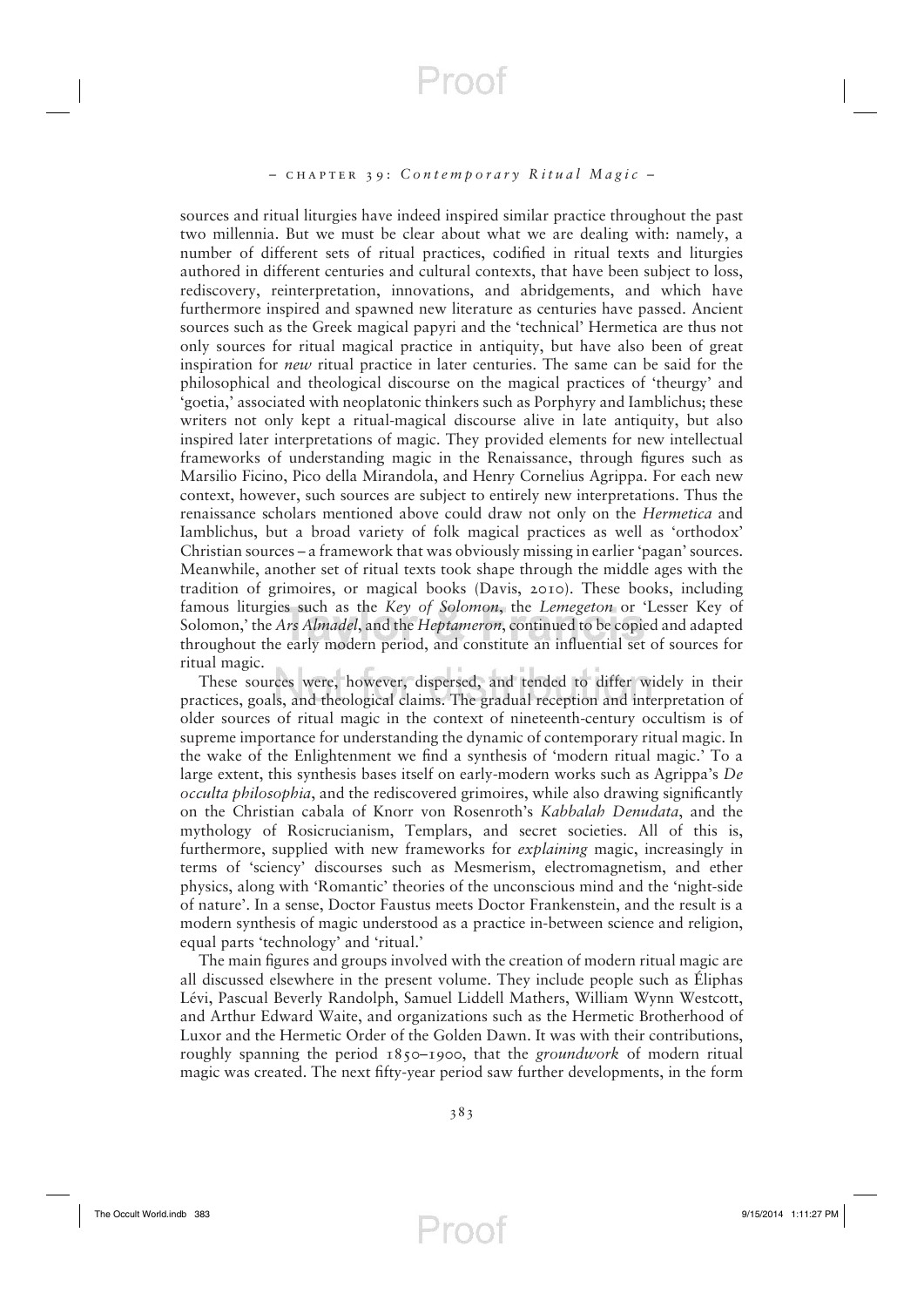Proot

of schisms of old occult institutions, and the crystallization of new 'schools' or 'currents' of ritual magic. Aleister Crowley invented the new religion Thelema, and spent an enormous amount of his time developing a new approach to ritual magic. It amounted to a reform of the Golden Dawn system, the incorporation of sexual magic, and the development of an ostensibly 'scientific' or 'naturalistic' way of practicing magical ritual in what he called 'Scientific Illuminism' (Asprem 2008). The artist and sometime member of Crowley's magical order, the A. A., Austin Osman Spare, invented new techniques of magic and improvised ritualization in the 1910s. Dion Fortune split with the Golden Dawn in the 1920s and created her Fraternity of Inner Light, gradually revising the practices. Israel Regardie published the rituals of the Golden Dawn in the late 1930s, adding his own psychologized interpretations of magical practice filtered through his involvement with psychoanalysis and Reichian therapy. In continental Europe, the Czech occultist and writer Franz Bardon published his 'Hermetic' theories of ritual magic, while in Italy, the occultist and fascist Julius Evola established Gruppo di Ur, which published on ritual magic, pagan religion, and other esoteric subjects. After WWII the complexity increases, with new waves of schisms and the foundation of novel magical frameworks. Thelema splintered after Crowley's death in 1947; different lineages of Crowley's magical order, A. A., came to emphasize different aspects of his system, and occasionally expand upon it. Likewise, Kenneth Grant's 'Typhonian' current took Crowley's magic in novel directions from the 1950s onwards. Another acquaintance of Crowley's, Gerald Gardner, invented the modern Wiccan movement in Britain in the 1940s, paving the way for a self-described 'pagan' and 'witchcraft' oriented practice of ritual magic – soon enough to split into several fractions as per the usual procedure. In California, modern religious Satanism was born with the activities of Anton Szandor LaVey, presenting new and increasingly 'secularized' practices of ritual magic that became the subject of further reinterpretations and new syntheses when schisms hit the Church of Satan before a decade had passed. Thus, we also have the 'left-hand path' magical practice of Michael Aquino's Temple of Set emerging in the 1970s, adding new sources, new theories, and new ways of practicing ritual magic. Meanwhile, in Great Britain, 'chaos magic' started taking shape (if that is not an inappropriate metaphor) with the activities of a number of anarchically oriented occultists, notably Peter Carroll, Ray Sherwin, and Phil Hine, drawing inspiration from a number of sources including Crowley and Spare, but also writers and artists like Brion Gysin and William Burroughs (Duggan, 2013, 95–97).

There is much, much more – this is in no way an exhaustive list of all the different magical currents and spokespersons that were taking shape during the first eighty years or so of the twentieth century. It merely serves to make the point that we are dealing with a great number of consecutive transformations of magical ritual, leaving us with a vast variety of impulses informing contemporary magical practice.

#### **THE VARIETIES OF CONTEMPORARY RITUAL MAGIC: THEMATIC DEVELOPMENTS**

When we talk about 'contemporary' ritual magic we should focus our attention on the novel developments of the last few decades. Although it is tricky to periodize the contemporary, it makes sense to start in the early 1990s: the Soviet Union has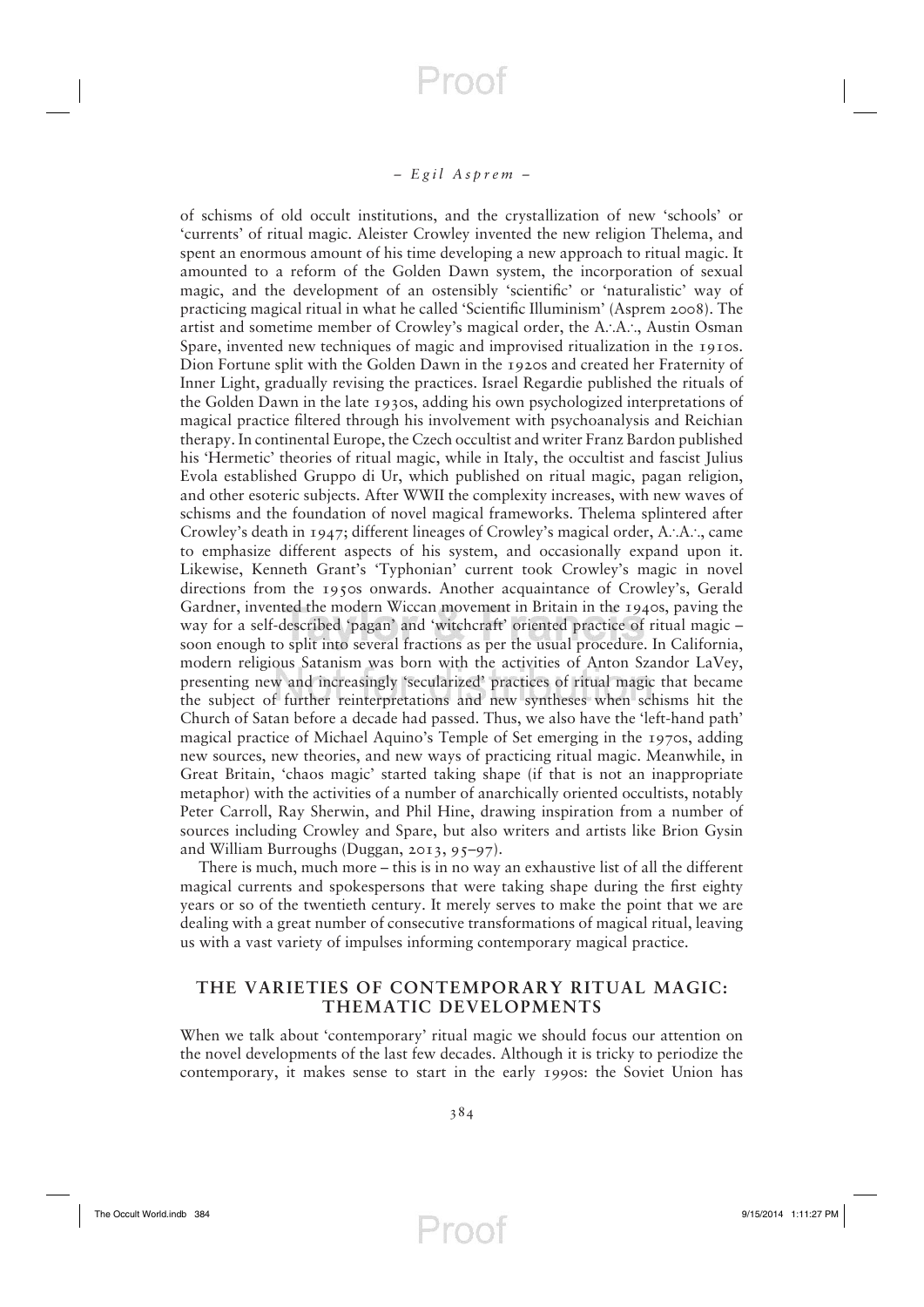#### *–* chapter 39: *Contemporary Ritual Magic –*

collapsed, the cold war ended, Western capitalism and consumerism reign supreme, and the great ideologies of the twentieth century die as postmodernism goes mainstream. Meanwhile, a communications and media revolution is underway that rapidly changes the rules of the game: the emergence of the Internet and the development of the World Wide Web have had a remarkable effect on the production and dissemination of ritual magical texts, but also on the actual *practice* of magical ritual. In this section I shall outline how some of these broad structural changes in society and technology have impacted on the way magic is produced, disseminated, and practiced. When we have framed these important changes in the environment we can continue to look at some of the variety in the actual fauna of contemporary ritual magic. Taken together, these considerations will suffice as an overview of the 'biotope' of magic today.

#### **Rise of the Occult Information Society**

Probably the most significant characteristic of the contemporary occult world is the enormous wealth of free information now available. The rise of an 'occult information society,' or the adaptation of occultism to an emerging information society, started before the Internet became a public utility. Through the 1970s' 'occult explosion,' and continuing through the 1980s, there was a massive growth in the occult publishing industry. Publishing houses such as Weiser, New Falcon, Feral House, and Llewellyn, made a great number of previously rare materials available to a broad audience, while emerging currents such as Satanism and chaos magic generated new occult subgenres of their own. The previously hard-to-get literature on Golden Dawn rituals was made easily obtainable, as were the almost inaccessible works of Crowley.

Meanwhile, something else was happening: a number of 'scholar-magicians,' mostly based in the UK, took to the archives of the British Library and the Bodleian Library at Oxford, dug up rare early modern print works and old magical manuscripts, edited and published them – not to an audience of scholars, but to fellow occultists and magical practitioners. Smaller publishing houses such as Askin Publishers, Element, and Aquarian Press were releasing primary material on obscure topics such as Enochian magic. Daniel Driscoll's 1977 edition of the *Sworn Book of Honorius the Magician* did much to foster a scholar-like interest in grimoires among practitioners. Stephen Skinner published new editions of older print works, such as Meric Causaubon's famous account of Dee's angel conversations (*True & Faithful Relations*) and the *Fourth Book of Occult Philosophy,* spuriously attributed to Agrippa. In 1979, Adam McLean established the 'Magnum Opus Hermetic Sourceworks Series,' which set the standard for scholar-magicians of the following decade. Throughout the 1980s, McLean published works by Trithemius, Khunrath, Dee, Robert Fludd, and Michael Maier, as well as previously unpublished magical manuscripts, including an intriguing seventeenth/eighteenth-century grimoire attributed to 'Dr. Rudd,' combining angelic and demonic magic (see Asprem, 2012, 32–42). Also in the 1980s, Robert Turner and Geoffrey James published sourcedriven accounts of Elizabethan ritual magic, fostering an attempt to reconstruct 'original' renaissance magic.

Thus when the dissemination of magical texts went online around 1994, there was already a wealth of information available, far surpassing the state of affairs in earlier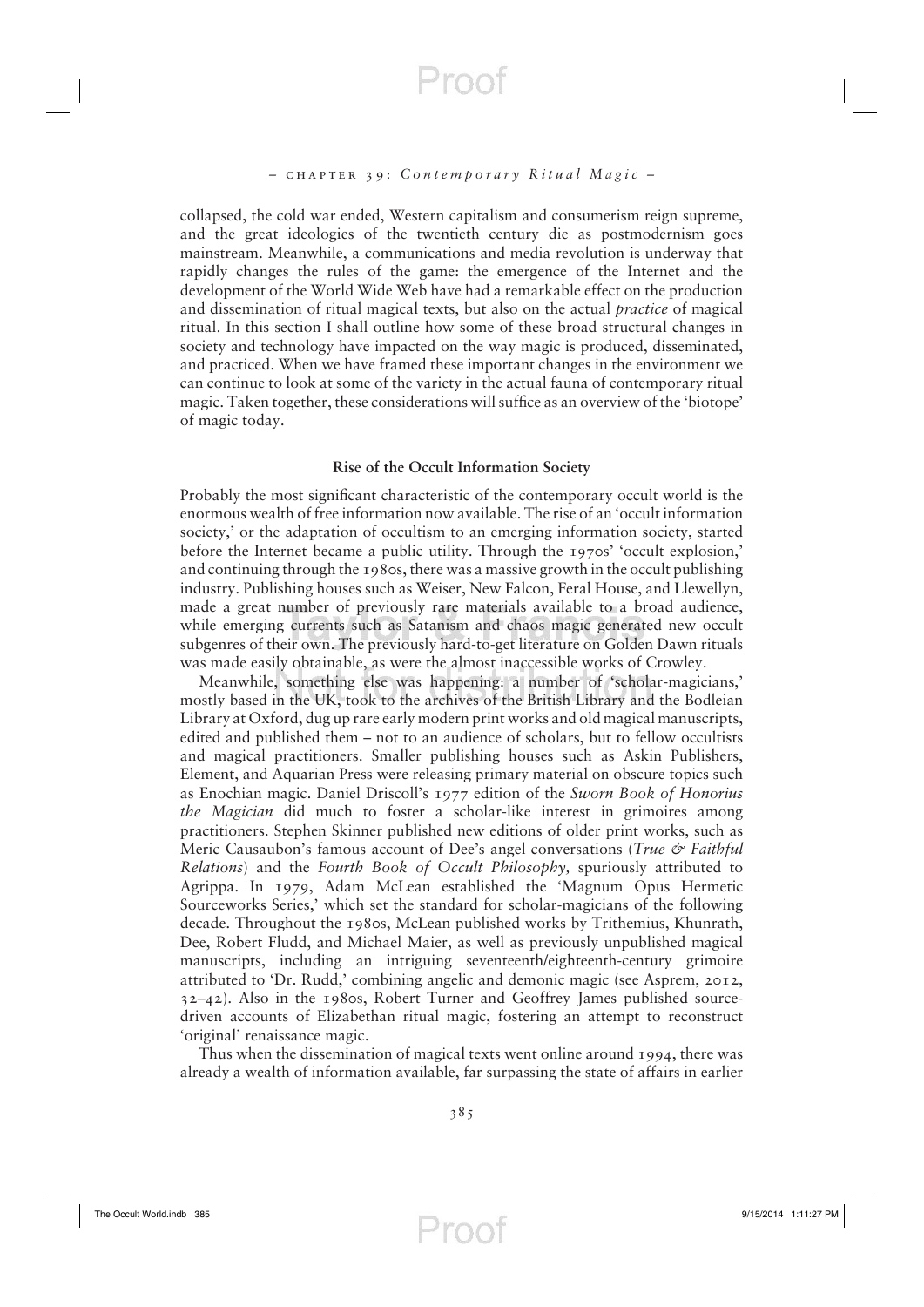#### *– Egil Asprem –*

periods. The threshold of access to occult knowledge was lower than ever before, and the variety of sources and perspectives on the theory and practice of magic much vaster. This unprecedented freedom of occult information had significant implications. One of the most crucial effects of the occult information boom is that one could now easily get access to works pertaining to different 'schools' of magic without any direct institutional involvement or affiliation. One could pick up *The Satanic Bible* in any well-assorted bookstore, and compare its version of the Enochian keys with the material found in Regardie's *Golden Dawn*, Crowley's *Equinox*, or even the new editions of John Dee's original work. Indeed, with the publication of primary material, such as goetic manuscripts and facsimiles of early modern magical reference works, occultists now had access to magical texts that were more or less unmediated by the occult schools of the turn of the century. By contrast, it took two decades before a few members of the late-nineteenth-century Golden Dawn noticed there were discrepancies between the order's teachings of specific rituals and what the original sources said – simply because the sources were not known or available to anyone but one or two leaders. A century later, one could easily be an unaffiliated magician, aiming to reconstruct Elizabethan ritual magic, goetic demon conjurations, or rituals from the Greek magical papyri. Indeed, one effect of the explosive growth in magical information has been the emergence of a form of *magical 'purism'* – a return to older source material, and a revolt (at least on the surface) against the great magical syntheses of the nineteenth and early twentieth centuries.

The Internet greatly enhanced this already pre-existing trend. Through email lists, forums, and file sharing, and later (with Web 2.0) through blogging, YouTube, and social networking sites (especially Facebook), magicians could publish, share, and access material much more easily, and irrespective of geographical boundaries. More importantly, one could discuss the theory and practice of magic with other magicians, publish accounts of one's own experiences, compare notes, and develop new systems. All of this could happen *without* the social space of occult institutions with dogmatic commitments. Thus, the new occult information society means a *weakening of occult institutions*. No single school has a monopoly on the interpretation of magic; existing institutions such as Golden Dawn temples, O.T.O. lodges, Wiccan covens, and Satanic grottoes will all have to live with the fact that their members will read up broadly online, and experiment with different types of magic as they please. One illustrative example of the impact of this infrastructural revolution is found in the Open Source Order of the Golden Dawn, established by Sam Webster in 2002 (see website). Reasoning that the digital information revolution makes old institutional frameworks obsolete, this online magical order is based on the free dissemination of magical teachings, democratic leadership, and an open profile regarding which 'traditions' its members bring in and work with. Webster himself is hard to pin down in terms of affiliation, as he simultaneously identifies as a Thelemite, an initiate of Wicca, a Gnostic bishop, and a practitioner in the Golden Dawn current.

Finally, one interesting trend of the recent two decades should be framed as a counter-development to the wide online dissemination of magical texts. In the 1990s and continuing through the 2000s a significant number of micropublishers specializing in limited craft editions of rare magical material, of ancient as well as contemporary provenance, have emerged. David Rankine and Stephen Skinner's Golden Hoard Press, for example, has released a number of grimoires since 2004, many of which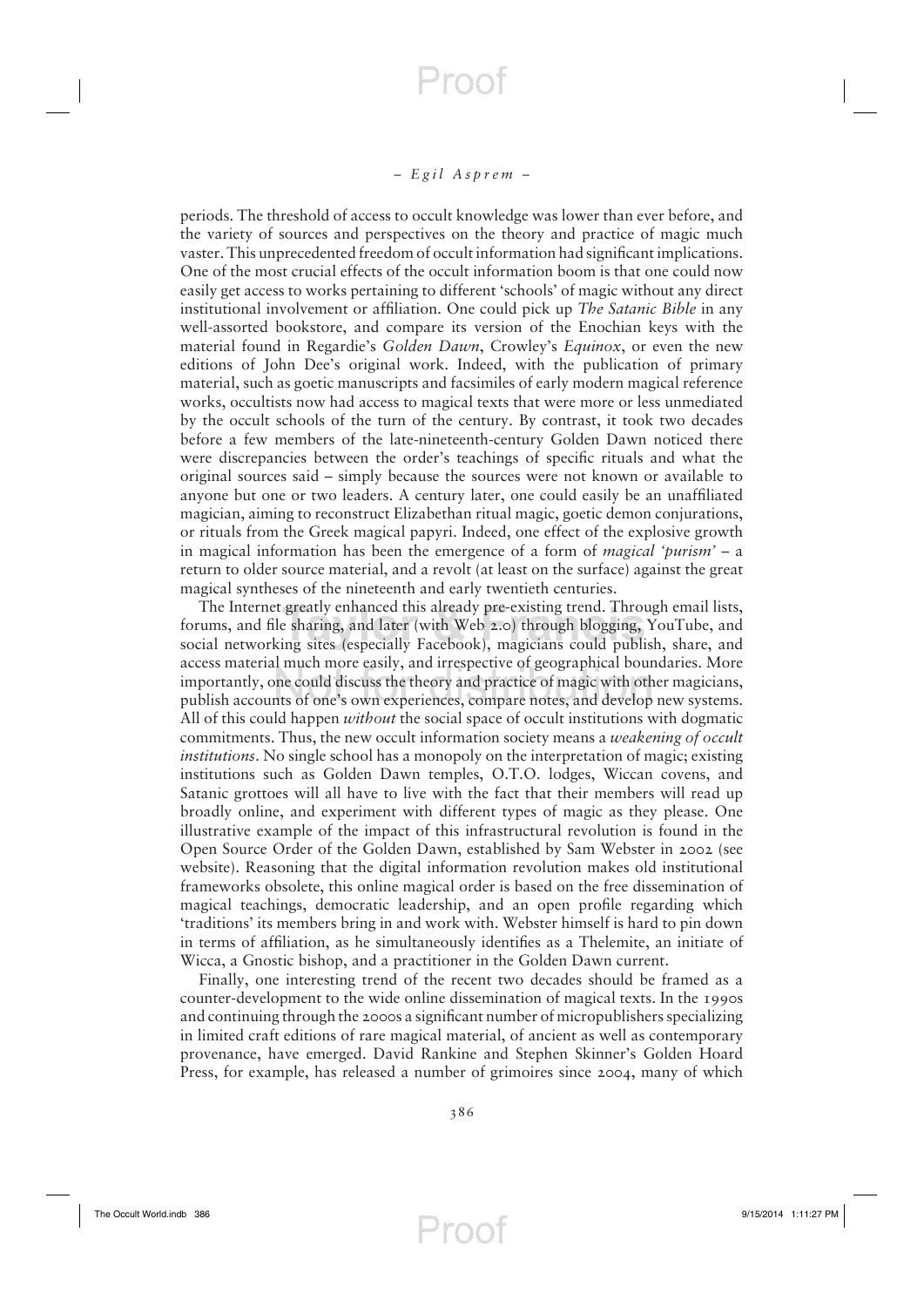#### *–* chapter 39: *Contemporary Ritual Magic –*

published for the first time, and with leather-bound special editions to complement the cheaper versions. Other craft book publishers specializing in ritual magical texts include Fulgur, Ouroboros Press, and Scarlet Imprint, all producing relatively expensive, handcrafted magical books. These works become collector's items, but also function as a sort of magical fetish in their own right: they constitute a new and sophisticated material culture of ritual magic, emerging as a response to the digital overflow of free magical information. Anyone can download the text of the *Heptameron*, but only the true aficionado would own the full imperial vellum edition, priced at \$225, from Ouroboros Press. The value of this material culture can also be gauged from the occult second-hand book market: the catalogue of Weiser Antiquarian, for example, lists first, second, and even third editions of Crowley's magical works ranging up to \$ 1,000.

#### **Virtual Magic**

The effect of the new forms of communication provided by the Internet cannot simply be seen as amplifying existing trends by providing an increase in the quantity of information. The new form of mediation has also inspired radical *qualitative* changes in the way magic is being *practiced* (cf. Cowan 2005). In the 1990s, chat protocols such as IRC were used by 'tecnopagans' for group rituals, where participants scattered around the world would get together and play their parts through instant messaging in plain text. There has even been an intriguing overlap of people involved with cutting-edge programming and occultist magic, who have embraced the emerging global Internet as a magical tool in its own right. The computer programmer Mark Pesce, for example, stated in a 1995 interview that the 'astral plane' would be reborn in cyberspace (Davis, 1995; cf. Crow, 2013).

The innovative effect of cyberspace on magical practice is clearly visible in the emergence of ritual practices in virtual reality. The development of simulated 3D environments through virtual reality platforms such as Second Life has provided the possibility to do much more than was possible with the text and static images of websites and chat forums. Virtual worlds provide a flexible, modifiable environment in whiche one can move about in the shape of an 'avatar,' interact with other avatars, chat with them through text or voice, purchase property, buy, build and sell items, and use scripts that animate avatars to perform specific gestures and movements in specific settings. The avatar itself can in principle be modified to any imaginable shape, and it may also fly or teleport to other locations. Unlike game platforms with similar features, e.g. massively multiplayer online games (MMOGs) such as World of Warcraft, there are no predetermined goals or objectives in Second Life: it is whatever its users make it. Occult and pagan users have increasingly made it a place of magic and ritual, a site of virtual enchantment (see especially Cowan 2005; Crow 2013). If, for example, one visits the virtual village of Covenstead, one finds temples and magic circles where avatars can be animated to do rituals and invocations, solitary or in groups. Such cyber-rituals pose about as many challenges as they open possibilities: while the virtual world of Second Life is flexible and full of opportunities, its possibilities for movement, and physical and mental experience are still incredibly limited when compared to the real world. Thus, some contemporary cyber magicians improvise by combining real life and virtual practice in a singular ritual act: laptop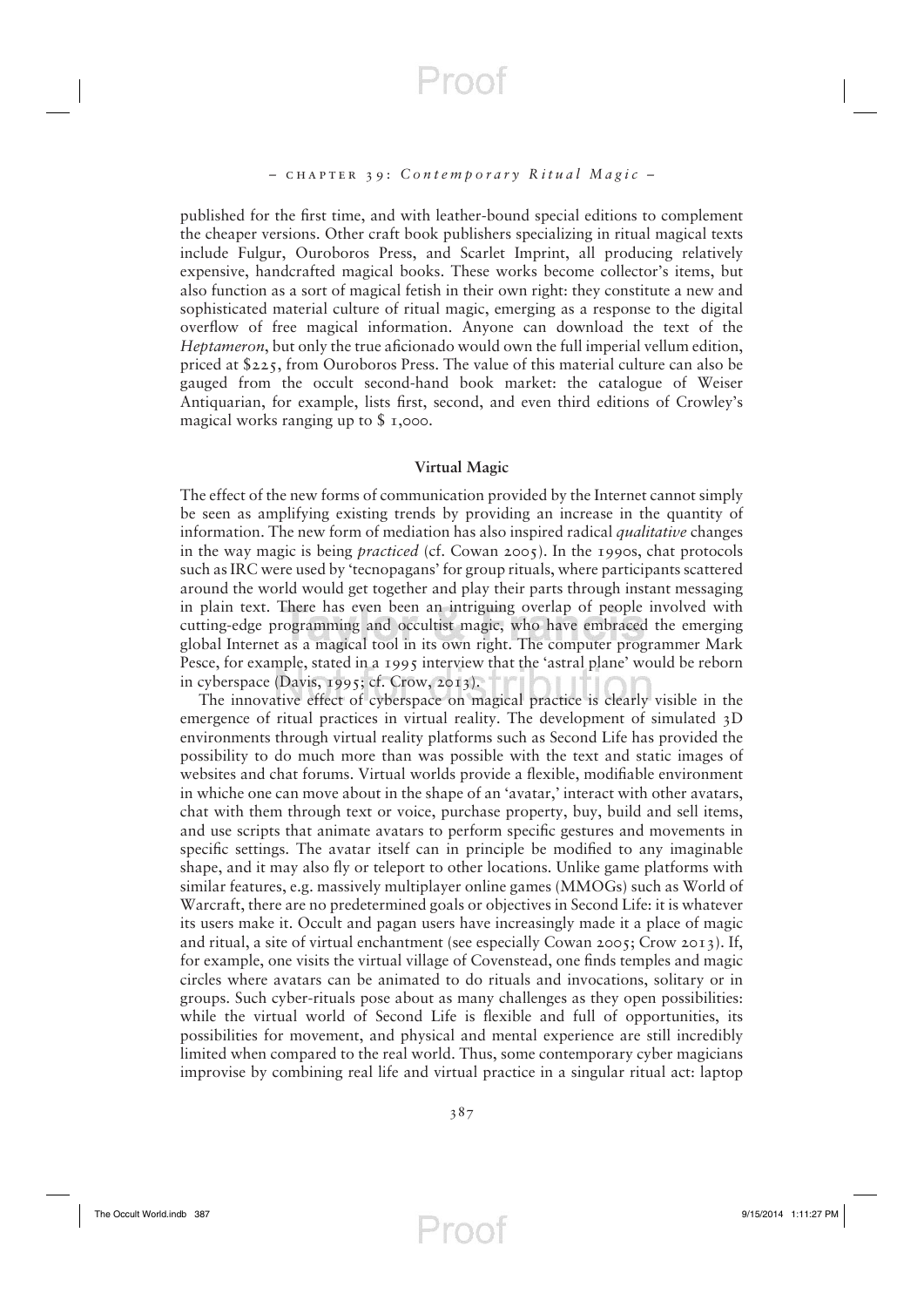#### *– Egil Asprem –*

computer running the Second Life software can be put on a physical altar and take the function of a ritual object, on a par with a crystal ball or magical mirror (Crow, 2013, 178). This practice potentially opens for a range of metaphysical questions for the magician: does the magic happen 'in-world,' or is the computer-mediated imagery merely a convenient tool for inducing 'magical consciousness' in a real-life ritual setting? Could the visions on the screen even be comparable, in terms of their ontological status, as those encountered in crystal visions – in other words, is it an actual, real magical world that now manifests in software? Some magicians apparently opt for this interpretation, arguing that the landscapes of virtual reality are not just *similar* to the experiences involved in the magical techniques of astral travel, but that the virtual *is* the astral plane (ibid., 179–80).

#### **CONTEMPORARY CURRENTS OF RITUAL MAGIC**

In an occult world where magical institutions are weakened, frameworks are fluid, and practices always improvised, it is problematic to describe what is going on by a rigid classification of 'schools' and 'currents.' The previous section should have made clear that some of the most interesting developments in contemporary ritual magic have less to do with 'currents' than with infrastructural changes in communication, technology, and social organization. The following section on 'currents' is thus clearly not intended to pick out stable and autonomous 'traditions'. If, however, we follow Kennet Granholm's (2013) proposal and define esoteric 'currents' as *discursive complexes* instead, the concept may indeed help us to grasp another dimension of the contemporary ritual magical landscape. In this sense, 'currents' are seen merely as 'collections of specific discourses in specific combinations' (ibid.,  $\zeta$ 1). The advantage of this conception is that we will find certain discursive elements to be shared by a number of different currents – which by specific combinations give the element in question a specific flavor or meaning.

It is crucial to note that these currents or discursive complexes must *not* be confused with the *sources* of magical practice. An A. A. -affiliated Thelemite, an 'Alexandrian' Wiccan, and a rationalist 'Satanist' (see below for these labels) may in principle work with precisely the same ritual text (say, the Lesser Key of Solomon), but will typically attach different ontological and ethical commitments to this magical practice, expressed through discourses that are essentially at odds with each other. While their building blocks may be the same, they construct the totality of their ritual-magical practice differently. Thus, talking about currents in this sense makes it possible to home in on the fact that special ways of working with the same ritual sources have emerged, that are unique to a specific current, or cluster of currents. In the corpus of 'Enochian magic,' for example (a set of systems for angel magic, originating in the work of John Dee and subsequently the object of a series of reinterpretations and modifications), the Golden Dawn created a whole new way of conceptualizing and working with it that is not found in the original Elizabethan sources. Golden Dawn magicians today will typically continue to work with these innovations, while unaffiliated magicians, or magicians embedded in currents that do not have any particular view on Enochian, may decide on a more 'purist' approach, and work with what can be reconstructed from primary material (see Asprem, 2012). Thus 'Enochian magic' means different things in different currents.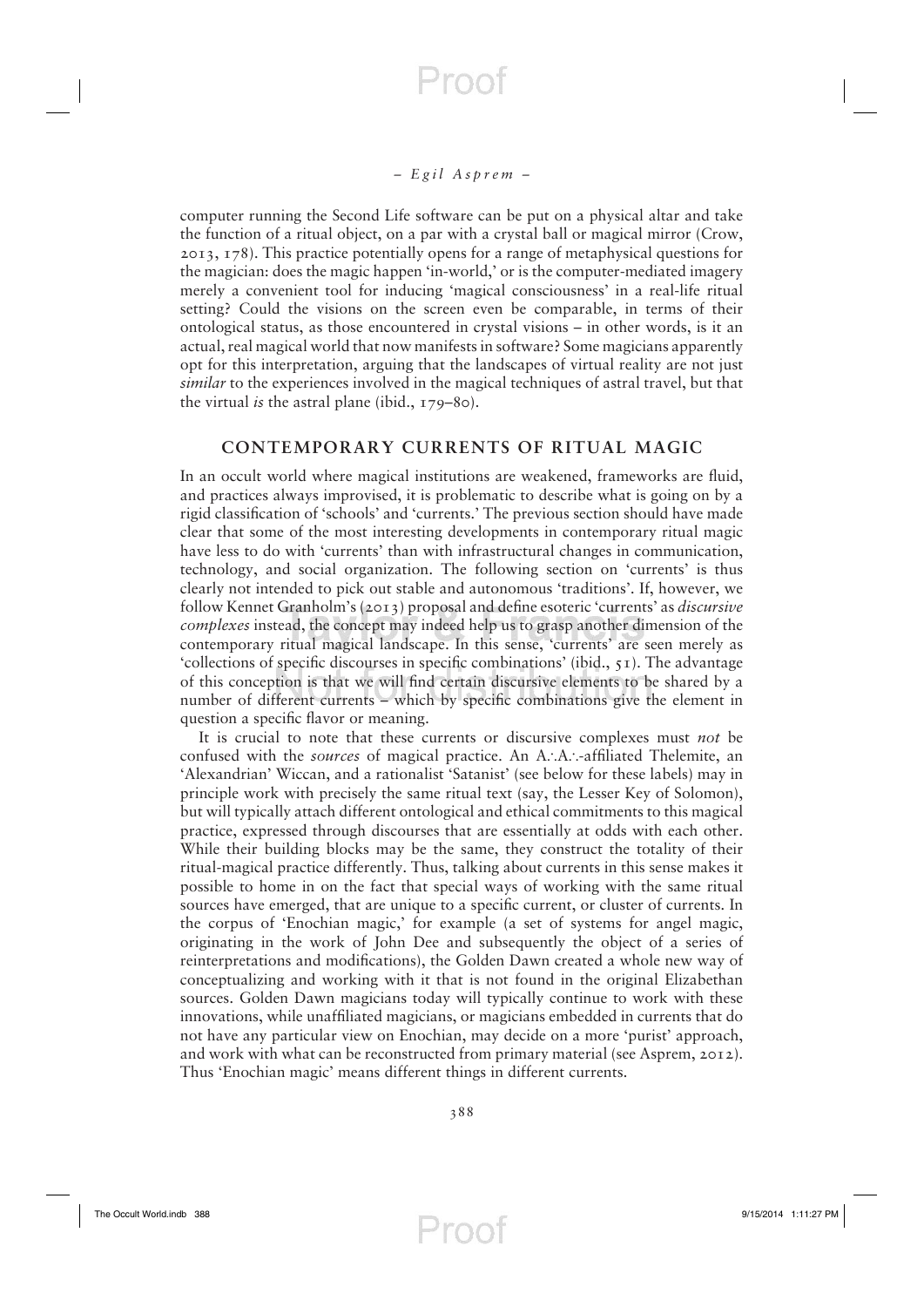#### *–* chapter 39: *Contemporary Ritual Magic –*

This important point should be kept in mind as I continue to list some of the most prevalent currents of ritual magic that are around today. Some of these have deep roots, and may in some sense be seen as contemporary inheritors of older lineages. However, even in those cases it will be clear that contemporary spokespersons have to adapt to contemporary circumstances. Additionally, factors that are specifi c to each current have in most cases led to significant innovation. Some of these will be mentioned for each of the currents discussed. I will, however, be brief, and the following should only be seen as suggestive of certain trends, deemed by the present author to be particularly significant or interesting  $-$  a rough roadmap to navigate in this rather complex landscape.

#### **Contemporary Golden Dawn Currents**

The Golden Dawn was extremely influential on early twentieth-century developments of ritual magic, and in some sense the broad variety of currents that will be mentioned below are all inconceivable without the Golden Dawn impulse. As an institution, however, the Golden Dawn fell apart already in the first decade of the 1900s. Different splinter groups continued to operate temples and train new magicians in the following decades, most notably MacGregor Mathers' Alpha et Omega temple in Paris, and the Stella Matutina, which had lodges in the UK and New Zealand, and was the faction that Israel Regardie was acquainted with before publishing the order's rituals in the late 1930s. After the Second World War, however, most of these groups died out in their original form. Then in the 1970s, as a response to the new publications of primary sources, especially the Llewellyn edition of Regardie's version of the Golden Dawn rituals, a number of groups tried to resuscitate the tradition by forming new groups. Over the years this Golden Dawn revival has led to a confusing and controversial 'Golden Dawn current': at present there are at least four groups that claim to represent the 'real deal,' all of which have been involved with legal battles over the Golden Dawn 'trademark' in various countries, and frequently engage in rather hostile polemics with each other online.

The first of these groups appears to have been Charles 'Chic' Cicero's Hermetic Order of the Golden Dawn Inc., started in the late 1970s with the blessing of Israel Regardie – who in the United States was metonymic for the Golden Dawn current as a whole. Chic and his wife, Sandra 'Tabatha' Cicero, have since established themselves as leading 'authorities' in Golden Dawn-style initiation and ritual magic through numerous publications. They also have to take some dubious credit for the 'businessification' of occultism in this period, as they incorporated the Golden Dawn under state of Florida legislation in 1988 in order to get rid of competitors through legal action.

One of the competitors of Hermetic Order of the Golden Dawn Inc. is the Order of the Golden Dawn®, a registered trademark in Quebec, Canada, originating with the New Zealander Pat Zalewski. This group currently runs a temple in Montreal, besides being active in Australia and New Zealand. Its teachings appear to be relatively standard Golden Dawn material, derived from the Stella Matutina faction that survived in New Zealand.

Two other Golden Dawn orders are notable for their more extravagant claims and novelties of practice. Robert Zink's Esoteric Order of the Golden Dawn has attracted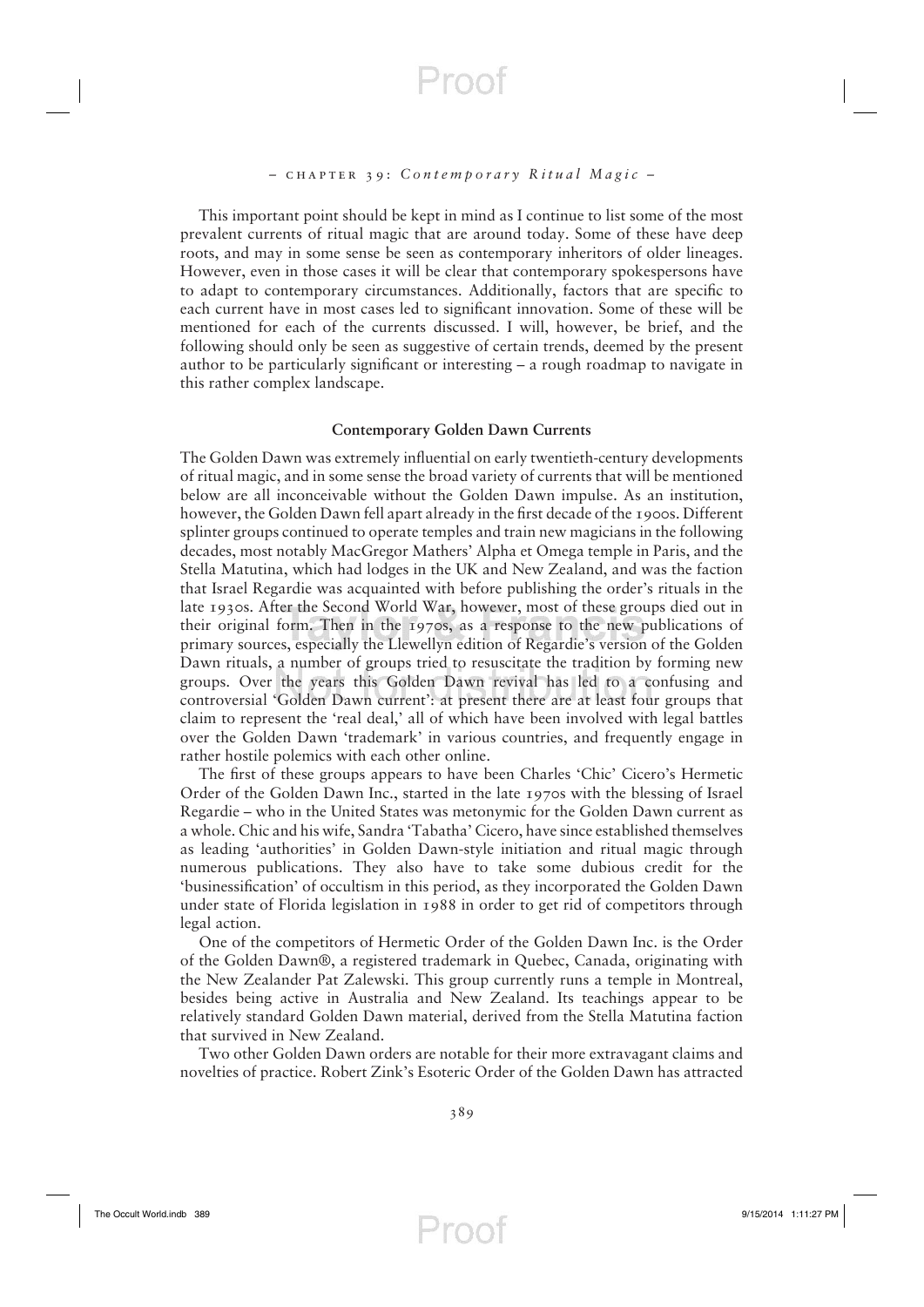Proot

some notoriety in occult circles for its emphasis on 'astral initiation.' To become an initiate, all one needs to do is pay the fees to the higher chiefs, enter the astral plane, and receive initiation from a distance. It easily comes across as the ritual-magical equivalent of a post-order Ph.D. Zink's version of the Golden Dawn current is perhaps the clearest example of occult ritual magic incorporating discursive elements from the general 'alternative spirituality' landscape: for example, Zink not only claims the ceremonial titles of the traditional Golden Dawn hierarchy, but adopts contemporary trends by styling himself 'Miracle Mentor' and 'Alchemy Life Coach,' while inventing other hybrids such as 'neuro-linguistic alchemy' and playing with the 'law of attraction' (Zink, 2013).

Zink's fiercest critic has been Robert Griffin, himself an eccentric magical adept and the leader of another 'original' Golden Dawn current. Completely immersed in the legal side of the Golden Dawn franchise, Griffin sports a number of trademarks in Canada, the US, and Europe, and seems to spend a lot of time making this fact known to the world. A unique stamp of Griffin's current is a strong emphasis on the role of 'secret chiefs': these legendary figures are, according to Griffin, real people that have obtained a state of near immortality through the workings of Rosicrucian initiation and alchemical practice. Griffin in fact claims to have been in touch with the very same adepts that once gave Mathers the authority and means to run the 'inner order' of the Golden Dawn, and consequently has gone on to claim that his order teaches certain forms of magic, apparently of an alchemical and erotic character, that have successfully been kept a secret through all exposés and publications of Golden Dawn documents (Griffin, 2009).

### **Not** f The Thelemic current

Thelema, the new religious framework established by Crowley in the early decades of the twentieth century, and embodied in a number of institutions, has inspired another broad current of ritual magic. The main institutional carrier of Thelema today is the 'Caliphate' O.T.O. It should, however, be noted that the O.T.O. is not in itself a ritual magical organization, comparable to the Golden Dawn – it is an initiatory fraternal organization working for the development of the individual in compliance with Thelemic principles (thus especially the discovery of the 'True Will'), and the concerted effort of creating a Thelemic society by promoting the Law of Thelema ('Do what thou Wilt shall be the whole of the Law'). As for the development and practice of 'Thelemic magic' (or 'magick,' to follow the Crowleyan jargon) this has been done in particular through the lineages of Crowley's magical order, the A. A... In modern and contemporary times, authors and magicians such as Marcelo Ramos Motta, James Wasserman, Christopher Hyatt, Lon Milo DuQuette, Rodney Orpheus, J. Daniel Gunther, and many others have continued to develop a distinctly Thelemic take on ritual magic, extending the heritage of Crowley's work.

It must also be noted that the Thelemic current, like most others, has been shaken by schisms and the formation of new sub-currents. Kenneth Grant's Typhonian current is beyond doubt the most significant of these. Through a corpus of six books known as the Typhonian trilogies (the first appearing in 1972, and the last in 2002) Grant crafted an original ritual magical current mixing 'classic' Thelemic elements with elements taken from sources such as Lovecraftian fiction, UFO-lore, Austin

Proot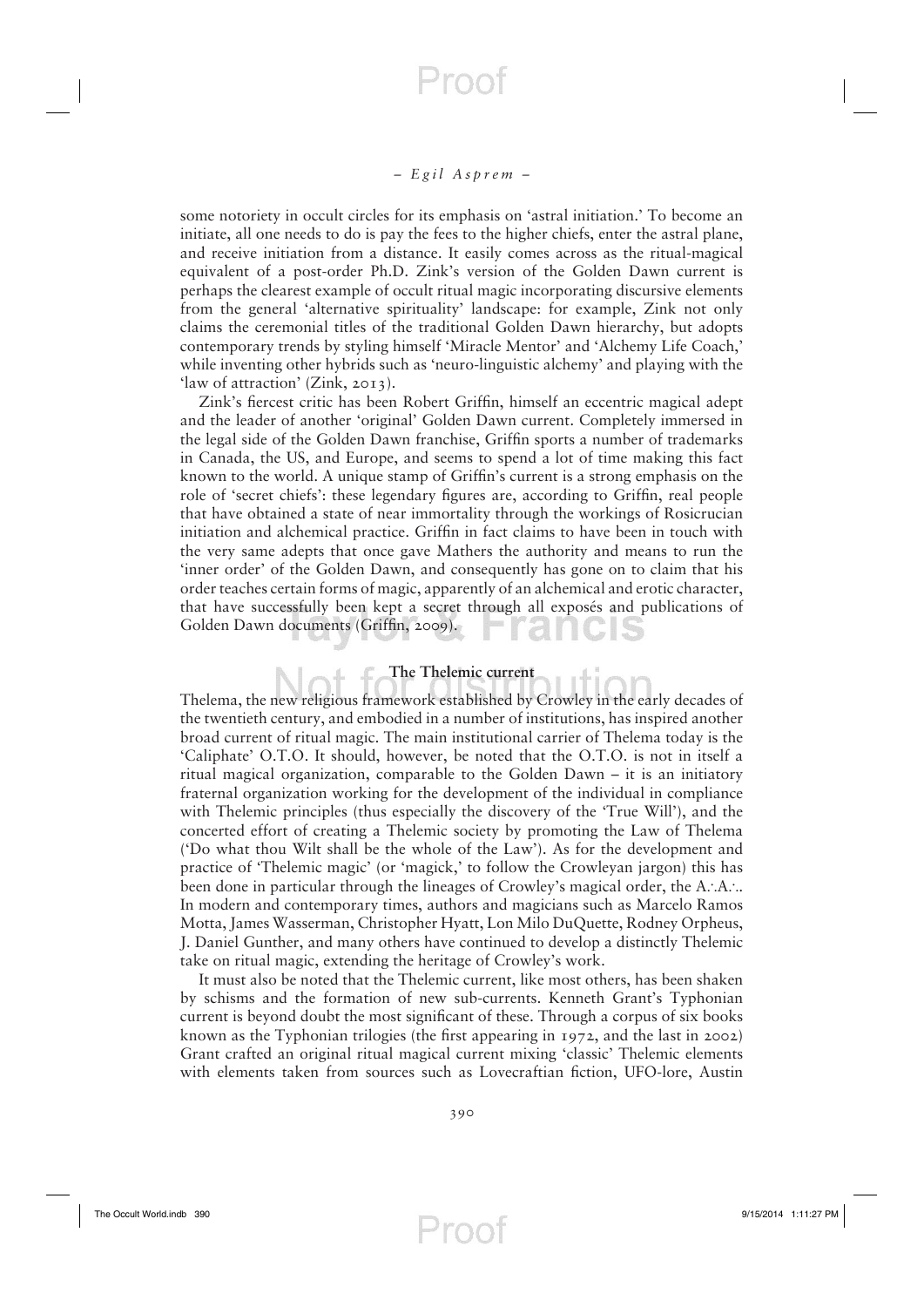#### *–* chapter 39: *Contemporary Ritual Magic –*

Osman Spare, and the emerging chaos current (cf. Evans, 2007). A final sub-current emerging from the Thelemic mainstream may be discerned in the 'Franco-Haitian' O.T.O. current associated with Michael Bertiaux. Bertiaux's approach to magic, equally original, combines the Thelemic framework with elements of Haitian voodoo and what the author calls a 'Gnostic' impulse (e.g. Bertiaux, 2007).

#### **Wiccan currents**

Along with the emergence of Thelema, the invention of the Wiccan witchcraft religion by Gerald Gardner in post-war UK has meant a lot for the changing perceptions and practices of ritual magic in the West (see Hutton, 1999). For our present purposes, it will suffice to say that this current, in general, combines Golden Dawn practices with witchcraft folklore and the notion of a suppressed Pagan religion based on the worship of a horned god and a mother goddess. This current has, as the others discussed, broken up into a number of different currents and local practices. The most noteworthy sub-currents are the 'Gardnerian' and 'Alexandrian' (after Alex Sanders, known in the 1960s as the 'king of witches') schools, operating as initiation systems organized in 'covens,' carrying the religious practice of the god and goddess and the teaching of a variety of ritual magical practices. There is, however, a lot more going on. For example, the 'Dianic Wicca' that has grown out of the activities of Hunagrian-American activist Zsuzsanna Budapest rejects the gender-duality of the British groups, replacing it with an exclusive focus on the goddess and casting itself as 'feminist' spirituality. Yet other forms of Wicca may be classified as 'eclectic,' lacking any formal organization and blending in seamlessly with the Pagan segments



The broader Neopagan current is thus another important factor to consider. It is, however, hard to describe this as a single current, even in the sense of a discursive complex – and the discernible currents that are collected under the heading of Neopaganism are far too many and diverse to be given justice here. We should nevertheless note that the attempt to reconstruct pre-Christian religious traditions, whether these be Norse, Germanic, Roman, Celtic, Greek, or 'Shamanic,' have provided additional discursive elements as well as 'raw materials' for contemporary magical practice. The use of runes for divination and spell-casting is one clear example of this, and the incorporation of techniques such as drumming, dancing, and the use of psychoactive agents to induce extravagant visionary experiences, indicate another area of innovation that can be roughly related to the Neopagan movement.

#### **Satanic and Left-Hand Path currents**

It is slightly easier to delineate a cluster of Satanic and (post-Satanic) Left-Hand Path currents, that build on and renew the magical discourses and practices of the Golden Dawn and Thelema (but cf. Petersen, 2012). In itself, the contemporary 'Satanic milieu' is, however, yet another fragmented and complex field. Anton LaVey created a discourse on magical ritual that is quite distinct in its thorough 'secularization' of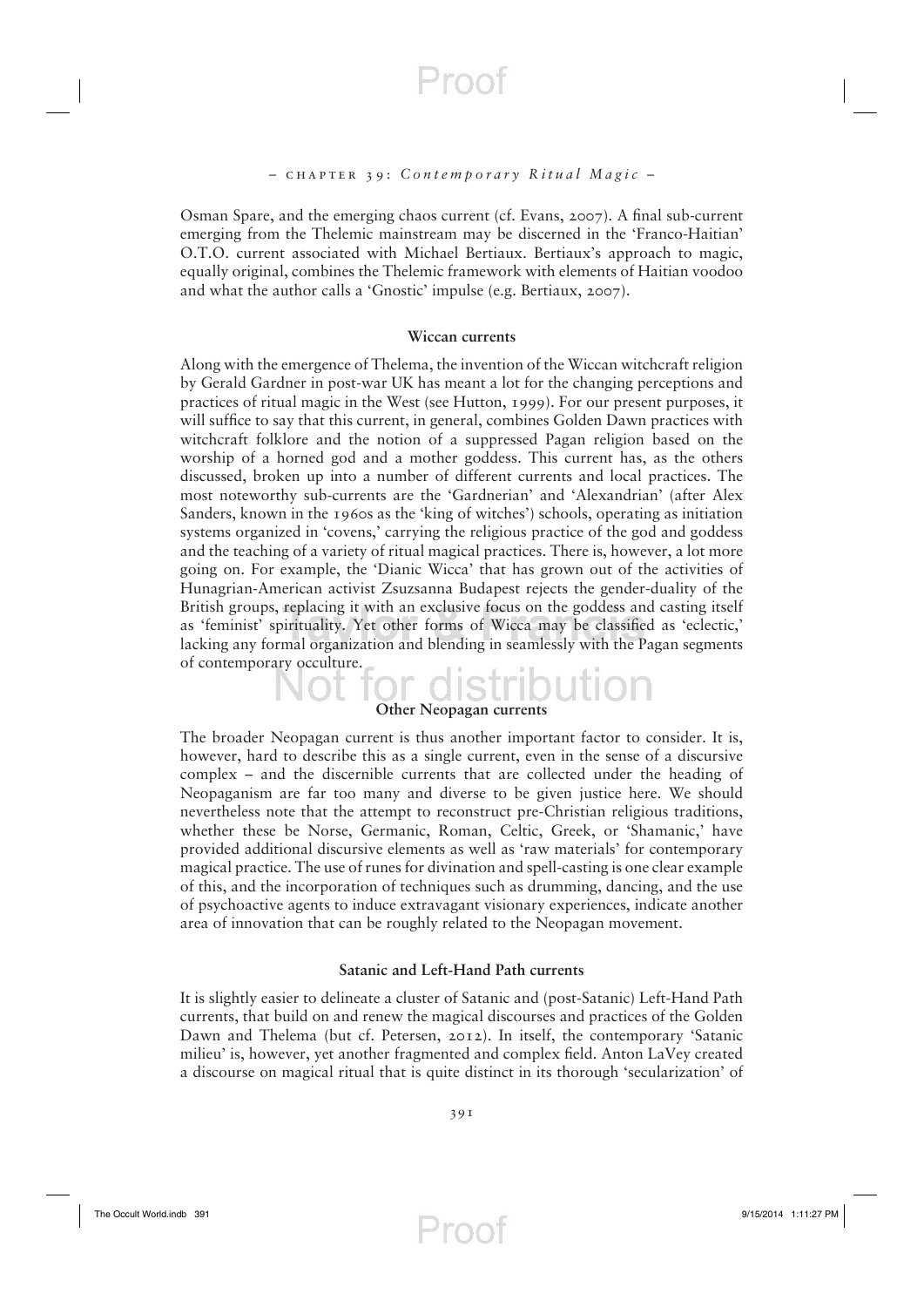magical efficacy. In this 'rationalistic' line of Satanic magic, the boundary between magic and ordinary social-psychological mechanism (i.e. dressing or speaking a certain way to manipulate one's social surroundings) is blurred. On the more 'esoteric' pole of the spectrum, however, we find something rather different: magicians affiliated with one of the pylons of the Temple of Set are, for example, more likely to conceive of ritual magic in supernatural, or at least 'esoteric' terms: one evokes powers and beings that are quite real, quite distinct from ordinary social or psychological mechanisms. What the 'rationalist' and the 'esoteric' Satanist have in common is that the magic is conceived of in antinomian and strongly individualistic terms, and that they place themselves in opposition to schools of 'white magic' – which to these practitioners would typically include Golden Dawn, Thelemic, and witchcraft groups.

More recently, other Left-Hand Path organizations have appeared, expanding this current of ritual magic in new directions by incorporating various 'pagan' elements from e.g. Norse sources. This is notably the case with Stephen Flowers (a.k.a. Edred Thorsson), who mixed scholarship on rune magic (the subject of his Ph.D. in Germanic languages) with influences from the Church of Satan, Temple of Set, and reconstructionist Ásatru when forming his new organization, the Rune-Gild. Similarly, the Swedish scholar and magician Thomas Karlsson (another Ph.D., this time in the history of religion) founded the Dragon Rouge in the early 1990s, today one of the most successful Left-Hand Path organizations in the world. It practices a form of ritual magic that draws heavily on grimoire traditions for liturgical inspiration, and on a mix of 'gothic' literary romanticism, psychology, and previous Left-Hand Path ideologies for its 'theological' outlook (cf. Granholm, 2014).

### Not fo <sup>Chaos currents **bution**</sup>

Since, for pedagogical reasons, we have already been rather liberal with the use of the term 'current' we may as well continue to give the label to yet another dubious entity. Chaos magic was, as mentioned briefly, an anarchic magical phenomenon emerging in the late 1970s and early 1980s. Even though things have changed since then, and chaos magic never really became fixed in the first place, we may nevertheless speak of a chaos current running into the 1990s and continuing today. New generations of (primarily very young) occultists have picked up the published books of main 'chaos magic' authors, such as Peter Carroll's *Liber Null* and Phil Hine's *Prime Chaos*, taking inspiration from them in order to play and improvise with magic, focusing on what is simple, fun, and 'seems to work.' Since the mid-1990s, countless chaosthemed personal websites have emerged, collecting personalized spells and advice for using techniques such as 'banishing by laughter.' making magic sigils, or employing video games as a focus for channeling emotional energy in order to 'charge' such sigils (e.g. Ellwood, 2004).

As a whole, however, chaos magic is symptomatic of a number of intersecting trends and currents. Thelema, Satanism, and the Left-Hand Path coalesce, and form new expressions in the meeting with 'underground' artistic milieus and dissemination structures. Indeed, chaos magic has always been interwoven with intricate and innovative channels of dissemination, whether through the anarchist/artist 'zine scene,' online file sharing, or eclectic underground periodicals. One notable example of the latter is *The Fenris Wolf*, run by Swedish occultist and author Carl Abrahamson.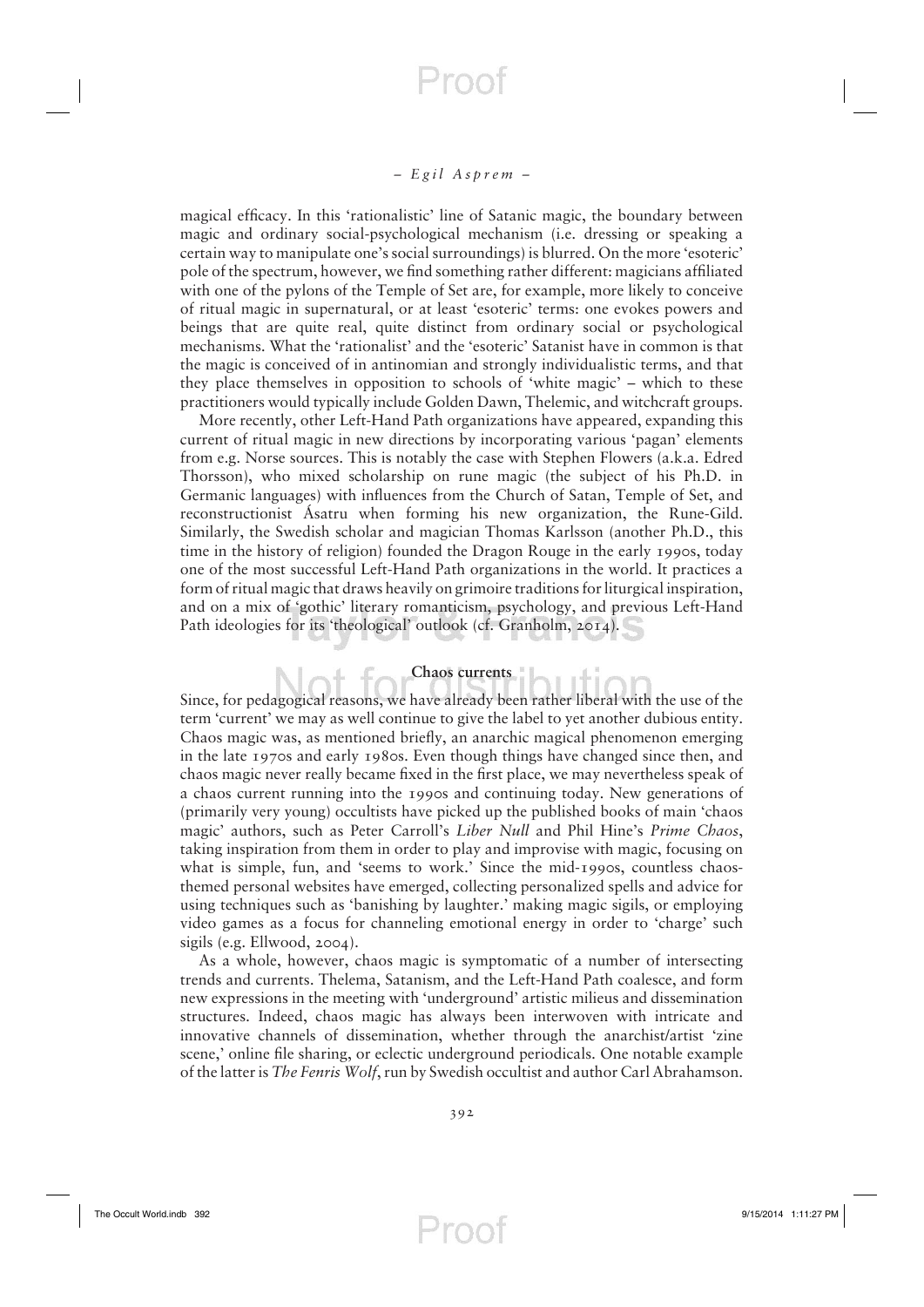The first three volumes of this journal, published between 1989 and 1993 gathered notable spokespersons from the broader international 'chaotic' and Left-Hand Path milieu, including author William Burroughs, Satanic pope Anton LaVey, artist, musician, and magician Genesis P-Orridge, chaos magician Lionel Snell, Thelemite Rodney Orpheus, O.T.O. 'caliph' Hymenæus Beta, and Church of Satan high priest Peter Gilmore. *The Fenris Wolf* has recently been revived, with the fourth volume appearing in 2011.

#### **CONCLUSION: NEW LOCATIONS OF RITUAL MAGIC**

A major conclusion of this survey must be that ritual magic is migrating to new locations.

With the emergence of new media, through connections with new artistic scenes and forms of expression, and by way of new channels of dissemination and consumption, ritual magic is becoming embedded in intricate feedback loops with other aspects of contemporary culture. We have already dealt with the way that the Internet and especially virtual reality has functioned as a new location for magic, a new environment that also invited drastically new ways for magic to be practiced. In closing, we should focus on two other significant developments, both having to do with the migration of ritual magic, and its integration in other areas of culture.

The first of these is the interface of ritual magic and underground art and music scenes. The interest of 'underground' artists and musicians in magical practices is by no means new, but it appears to have taken a radical new spin around the 1980s (cf. Partridge, 2013). The chaos magic scene is important here, as already mentioned, being intricately connected with new expressions on the intersection of ritualized art, magical practice, and a punked up esoteric esthetic. Musical acts such as Throbbing Gristle and performance artists such as Genesis P-Orridge are key examples of this integration of magic and artistic expression, while the activist art collective known as Center for Tactical Magic (CTM) serves as an example of more recent developments. On its website, CTM defines its magical approach ('tactical magic') as a 'fusion force summoned from the ways of the artist, the magician, the ninja, and the private investigator,' leading to 'an amalgam of disparate arts invoked for the purpose of actively addressing Power on individual, communal, and transnational fronts' (CTM website). The magical theories and practices discussed on the website are clearly derived from the chaos current.

Another development concerns the integration of ritual magic in products of 'popular culture' with truly broad exposure, especially through films and television programs. While most such integration is purely *representational* (that is, reconstructions and representations of magical practice as plot devices), there are also intriguing examples of popular culture being used *as* magic – again, unsurprisingly, with reference to chaos magic. Thus, the Scottish comic book writer Grant Morrison has claimed that his graphic novel, *The Invisibles* (running from 1994 to 2000), was intended to function as a 'hypersigil,' one giant magical invocation to push culture and society in a certain direction by imprinting on readers' psyches (cf. Kripal, 2011, 21). While Morrison may remain a rather exotic example (always 'occultural,' but more 'cult' than 'pop'), we should not dismiss the representational expressions mentioned above either. This is because the descriptive, in fact, easily becomes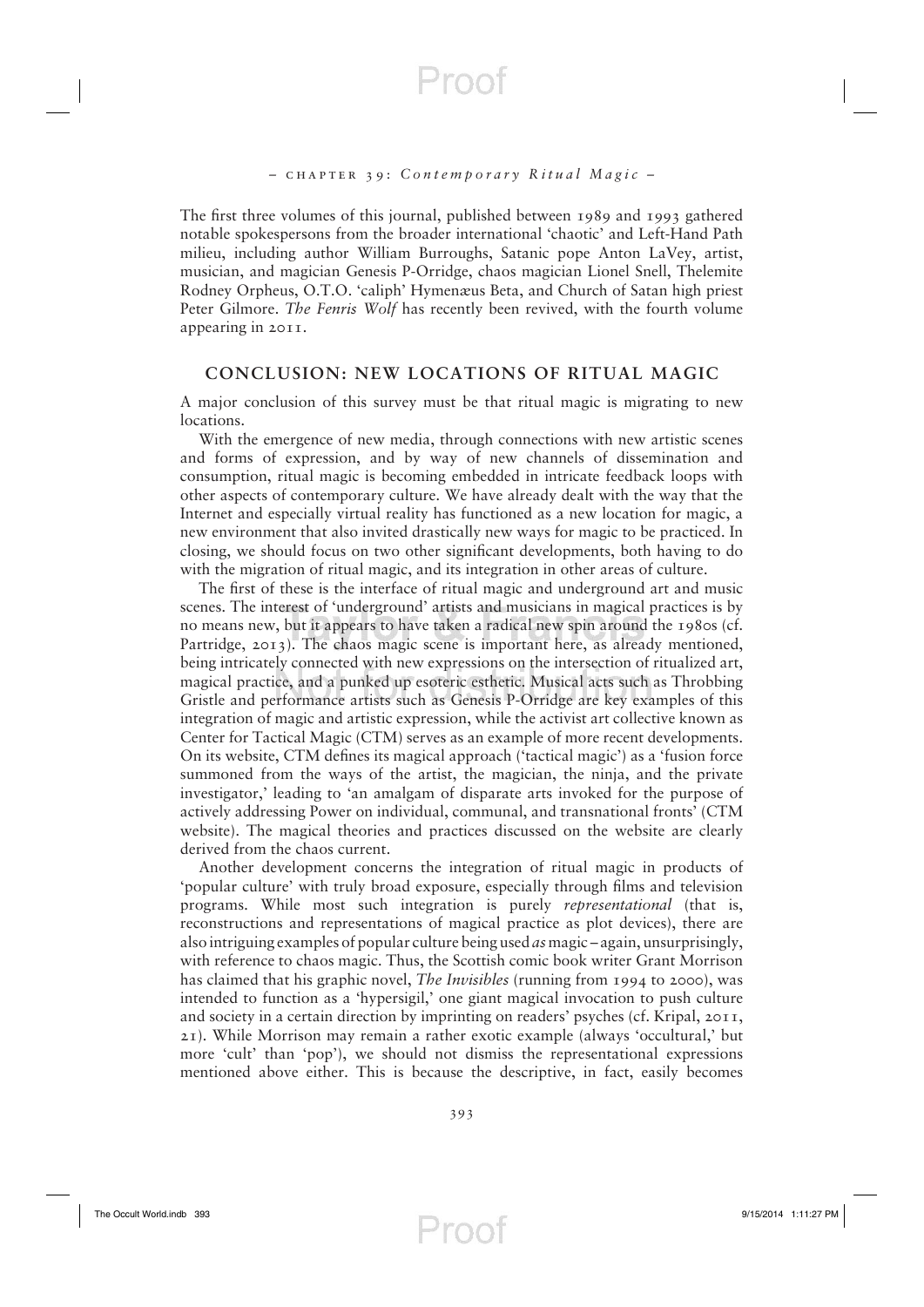*prescriptive, and thus we find that a new generation of occultist magicians, coming* of age in the late 1990s and 2000s, are likely to have had their first encounter with witchcraft through shows such as *Charmed*, or to have learnt about the binding and exorcism of demons with the Key of Solomon through the episodes of *Supernatural*. Thus, the extensive popular dissemination of ritual magical representations must be considered an integral part of the ritual-magical landscape today. While fiction, folklore, and mythology have no doubt always been major sources for beliefs and practices of magic, present-day representations tend to borrow primarily from the occultist syntheses that have emerged since the nineteenth century, rather than from earlier mythological sources. Thus, the practices and beliefs of occult ritual magic are being passed on primarily through a massive popular occulture, rather than through secret lodges.

#### **REFERENCES AND FURTHER READING**

#### **Websites**

Center for Tactical Magic, http://www.tacticalmagic.org

Esoteric Order of the Golden Dawn, http://www.esotericgoldendawn.com

Hermetic Order of the Golden Dawn, Inc (Chic Cicero), http://www.hermeticgoldendawn.org Open Source Order of the Golden Dawn, http://www.osogd.org

Order of the Golden Dawn (Zalewski), http://www.orderofthegoldendawn.com/theorder.html Order of the Golden Dawn, Alpha et Omega (Griffin), http://www.golden-dawn.com

#### **Literature**

- Asprem, Egil (2008) 'Magic Naturalized? Negotiating Science and Occult Experience in Crowley's "Scientific Illuminism"', Aries, 8(2), 139-65.
- ——(2012) *Arguing with Angels: Enochian Magic and Modern Occulture*, Albany, State University of New York Press.
- Asprem, Egil and Kennet Granholm, eds. (2013) Contemporary Esotericism, Sheffield, Equinox.
- Bertiaux, Michael (2007) *The Voudon Gnostic Workbook: Expanded Edition*, San Francisco, CA: Red Wheel/Weiser, LLC.
- Cowan, Douglas E. (2005) *Cyberhenge: Modern Pagans on the Internet*, London, Routledge.
- Crow, John L. (2013) 'Accessing the Astral with a Monitor and Mouse: Esoteric Religion and the Astral Located in Three-Dimensional Virtual Realms', in Egil Asprem and Kennet Granholm (eds), Contemporary Esotericism, Sheffield: Equinox, 159-180.
- Davis, Erik (1995) 'Technopagans: May the Astral Plane be Reborn in Cyberspace', *Wired* 3.07, http://www.wired.com/wired/archive/3.07/technopagans.html (accessed 28 February 2013).

Davis, Owen (2010) *Grimoires: A History of Magic Books*, Oxford, Oxford University Press.

- Duggan, Colin (2013) 'Perennialism and Iconoclasm: Chaos Magick and the Legitimacy of Innovation', in Egil Asprem and Kennet Granholm, eds, *Contemporary Esotericism*, Sheffield, Equinox, 91-112.
- Ellwood, Taylor (2004) 'How to Charge & Fire a Sigil by Playing a Video Game', *Spiral Nature*. Online: http://www.spiralnature.com/magick/chaos/sigilvideogame.html (accessed 25 February 2013).